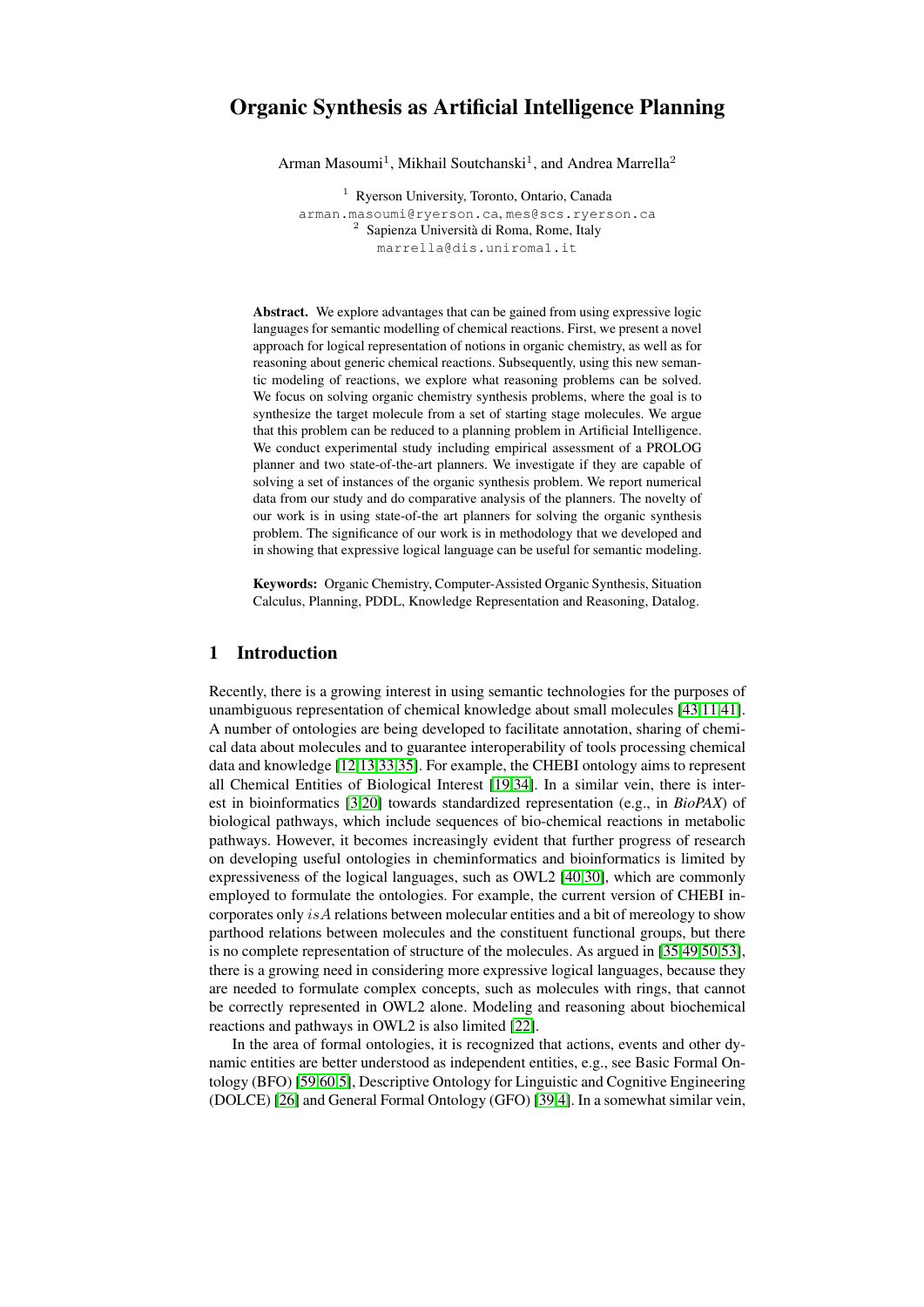[\[54\]](#page-14-5) argues that actions should be reified into first class entities that can be quantified over. In addition, in philosophy of action, Donald Davidson [\[18\]](#page-12-6) argued that the logical form of sentences in which actions (or events) are adverbially modified can be stated only when the adverbs are transformed into predicates about an event, and the form is understood as an implicit quantification over the event applied to the conjunction of these predicates that have the event as an argument. Moreover, Barry Smith coined the term "fantology" to criticize a belief that the ontological structure of reality can be captured exclusively using unary and binary predicates [\[59,](#page-14-3)[60\]](#page-14-4).

In the long-term perspective, we would like to investigate what can be gained from using expressive logics and from integrating static ontologies (e.g., formulated in OWL2) with a more traditional Artificial Intelligence (AI) approach to reasoning about actions. It is important to design a hybrid logical representation that balances expressivity with computational tractability of reasoning and that allows to solve a variety of problems including both classification of static entities and goal-directed planning over actions. Some initial steps in this research direction are taken in [\[31,](#page-13-12)[67,](#page-14-6)[7](#page-12-7)[,56](#page-14-7)[,55\]](#page-14-8). In this paper, we concentrate on exploring advantages that can be obtained from using expressive logical languages for representing biochemical reactions. It remains to be seen how our representation of reactions can be integrated with existing chemical ontologies of static chemical entities (e.g., ontologies mentioned above). More specifically, in this paper, we show that by using an expressive logical language, one can easily formulate and solve the planning (synthesis) problems in the area of organic chemistry.

The organic synthesis problem can be understood as identifying a sequence of chemical reactions that can transform a set of starting state molecules into the target molecule. This problem is of great importance since it has pharmaceutical and industrial applications. In an effort to facilitate discovery in life sciences, and more specifically in organic chemistry, a novel way of representing and reasoning about chemical reactions was introduced in [\[51\]](#page-14-9). The proposed approach can represent generic chemical reactions and reason about them at the level of changing chemical bonds between the atoms. The introduced approach is based on the *Situation Calculus* (SC), a well-known logical AI formalism for representing and reasoning about dynamic domains. The SC reasoning procedures have been extensively studied in the AI community, and thus it provides a significant potential for modeling of dynamic phenomena in life and natural sciences. Following the approach proposed in [\[51\]](#page-14-9), we formulate the organic synthesis problem as a planning problem in AI and explore whether existing planner systems are capable of solving the problem. We investigate two different computational approaches to solving this kind of planning problems and do an empirical assessment of these approaches on a set of benchmark problems. We start with encoding instances of the organic synthesis in two different languages. One of the planners (that we have developed ourselves) solves the planning problems directly in SC and accepts PROLOG encoded input. This planner can take advantage of domain specific declarative heuristics built ad-hoc for helping the system in synthesizing a goal molecule. The other planners that we used in our experimental study are the state-of-the-art planners that solve the planning problems using a different methodology. They are the winners of the International Planning Competitions. These state-of-the-art planners support a standard input language called the Planning Domain Definition Language (PDDL). The PDDL planners use domain-independent heuristics. To facilitate evaluation, we translated manually our small library of generic reactions from PROLOG to PDDL.

We collect run-time data from each of these planners and compare their performances. Our experimental study is preliminary and more broad assessment is required on a much greater variety of instances of the organic synthesis problem. However, the main novelty of our paper is that studies of this kind can be proposed and conducted. To the best of our knowledge, the PDDL state-of-the-art planners have not been previously used to solve organic synthesis problems. The significance of our empirical assessment is that it indicates what new research directions should be taken following this work.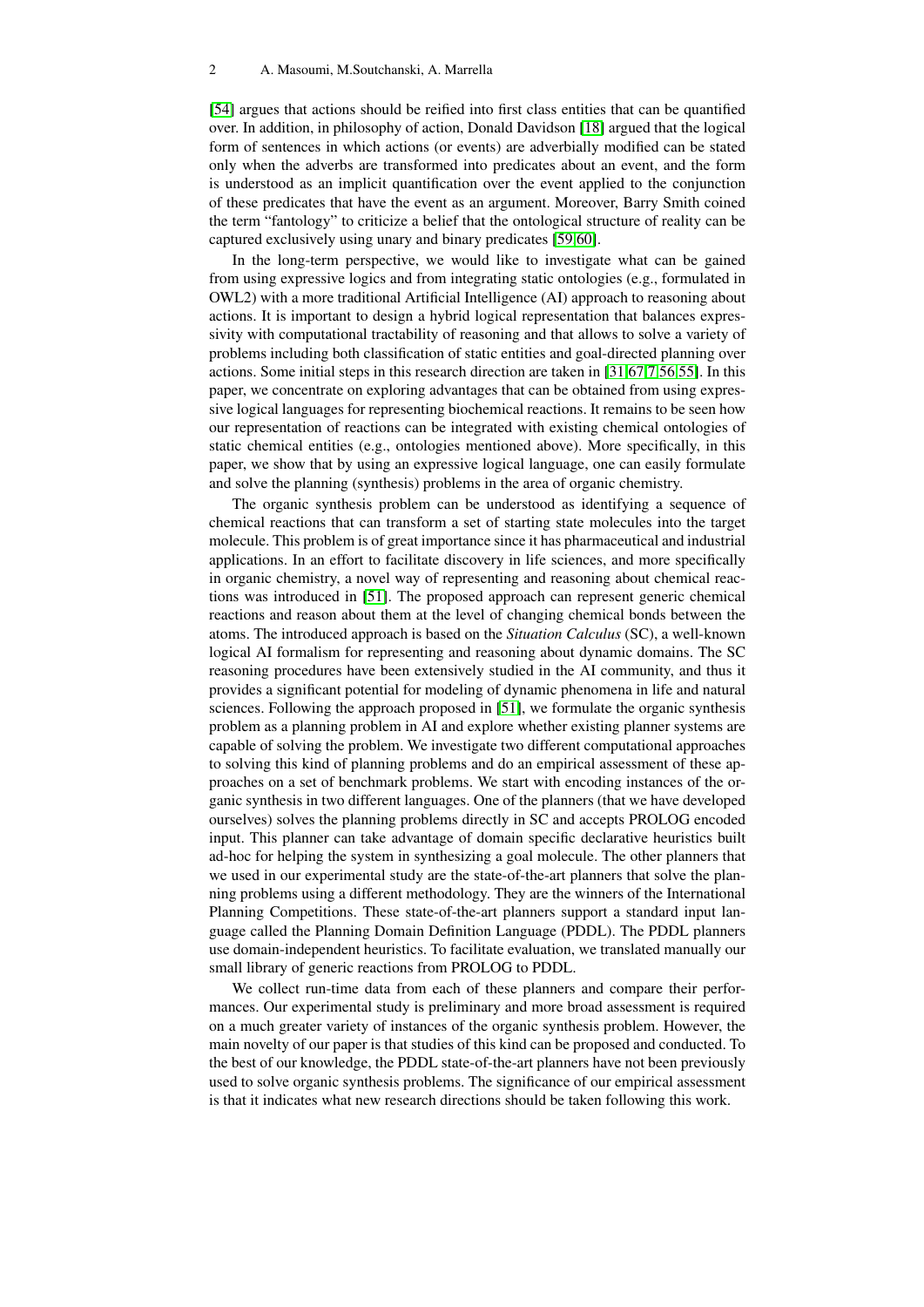## 2 Background

In what follows, all free variables (typically starting with lower case letters such as object variables x, situation variable s, and a variable of sort action  $a$ ) are implicitly universally  $(\forall)$  quantified at front. Read the symbol  $\land$  as 'and',  $\lor$  as 'or',  $\exists$  as 'exists',  $\neg$  as 'not'. We use notation  $\vec{x}$  to denote a tuple of object arguments. A number of examples are used in this section to clarify the concepts being introduced. The examples are inspired by an application domain that was used in the International Planning Competition (IPC) in 2005, namely the *Pathways* domain [\[28\]](#page-13-13). Later, when we explain our approach to representing chemical reactions, we will point out the differences and benefits of our approach over the Pathways domain.

The situation calculus (SC) is a logic formalism designed for representing and reasoning about dynamical domains. Basic ingredients of SC are *actions* a, *situations* s and *fluents* [\[58\]](#page-14-10). In SC, *actions* are used to represent changes occurring in an application domain. For example, if the domain is molecular biology, the action  $associate(m_1, m_2, m_3)$  can represent a biochemical association reaction where molecules  $m_1$  and  $m_2$  react (and are consumed) to form the new complex molecule  $m<sub>3</sub>$ . There are usually a number of objects in a domain as well. For example, in the area of molecular biology, the objects (constants) of the domain would be specific molecules or proteins, such as protein  $PCAF$ . Performing actions results in changing the *situation*. A situation is a first-order term denoting a sequence of actions. The special constant  $S_0$  denotes the *initial situation*, namely the empty action sequence. The function  $do(a, s)$  denotes the new situation that results from performing action a in situation s. For example the situation where proteins  $PCAF$  and  $P300$  reacted to produce protein  $PCAF-P300$  (and nothing else has happened) can be represented by  $do (associate (PCAF, P300, PCAF-P300), S_0)$ . *Fluents* are predicates whose values may vary from situation to situation, and therefore are predicates with the last argument s being a situation. They generally describe those features of the application domain that may change when actions are executed. As an example, consider the fluent  $Available(m_1, s)$  that holds in situation s if the molecule  $m_1$  is available in s.

A basic action theory (BAT)  $D$  is a set of axioms in SC that is used to model actions, their preconditions, their direct effects and initial values of the fluents.

*Initial theory*  $D_{S_0}$ : a set of axioms representing the initial situation, before any action was performed. In the initial theory, we might have also sentences with no situation argument in them; they may include external static ontologies or facts that do not change. For example in the initial theory we might assert that there is a biochemical association reaction in which the proteins  $PCAF$  and P300 react to produce  $PCAF$ -P300 using the predicate Association-reaction(PCAF, P300, PCAF-P300). The initial theory might be logically incomplete if not all the facts about an environment are known.

*Action precondition axioms*  $D_{ap}$ : a set of axioms characterizing possibility of executing an action. Precondition axioms (PAs) use the distinguished predicate  $Poss(A(\vec{x}), s)$  meaning that an action  $A(\vec{x})$  is possible in situation s. (Recall that  $\vec{x}$  represents a tuple of arguments.) There is one axiom for each action term  $A(\vec{x})$ , with syntax  $Poss(A(\vec{x}), s) \leftrightarrow \Pi_A(\vec{x}, s)$ .  $\Pi_A(\vec{x}, s)$  represents the preconditions of action A: A is possible if and only if (use the bi-conditional  $\leftrightarrow$  for iff) the logical condition  $\Pi_A(\vec{x},s)$  holds in s. In the example that we have been following, a possible precondition axiom could be:

 $Poss(associate(m_1, m_2, m_3), s) \leftrightarrow$ 

 $Available(m_1, s) \wedge Available(m_2, s) \wedge Association-reaction(m_1, m_2, m_3).$ This PA is stating that the biochemical association reaction between molecules  $m_1$  and  $m_2$  to produce  $m_3$  is possible only if both  $m_1$  and  $m_2$  are available in situation s, and there is a biochemical association reaction transforming  $m_1$  and  $m_2$  into  $m_3$ .

*Successor state axioms*  $D_{ss}$ : a set of axioms characterizing the effects of the action on the fluents. The idea behind successor state axioms is that a fluent becomes true after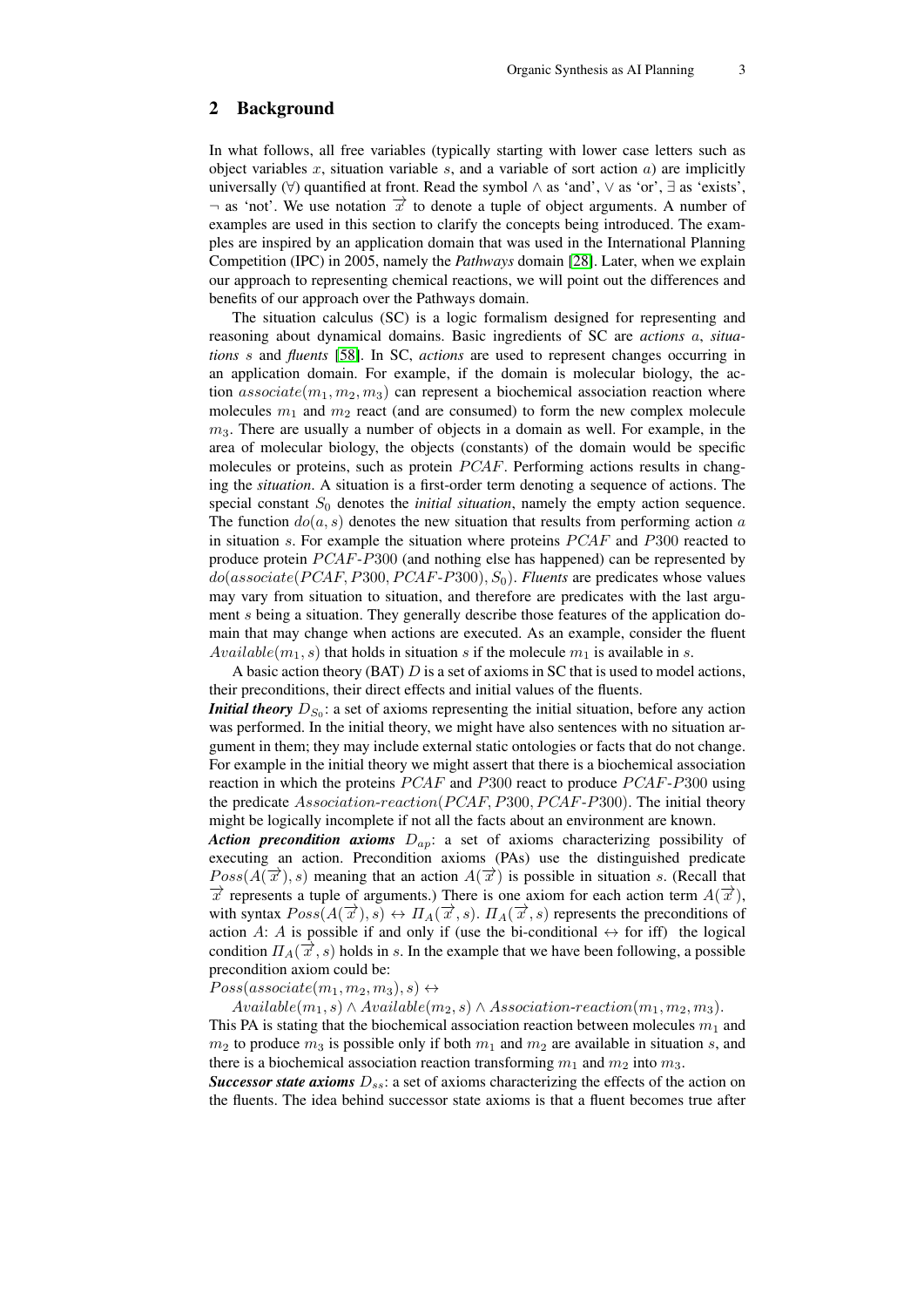executing an action if the action causes it to become true, or the fluent remains true if it was already true and the action taken did not cause it to become false. But otherwise, the fluent becomes false, if the most recently executed action has a negative effect on the fluent. More formally speaking, each SSA has the following generic form:<br>  $F(\vec{x}, do(a, s)) \leftrightarrow \bigvee_i a = \text{Postation}_i(\vec{x}) \land \gamma_i^+(\vec{x}, s) \lor$  $F<sub>1</sub>$ 

$$
\forall (\overrightarrow{x}, do(a, s)) \leftrightarrow \bigvee_i a = Postction_i(\overrightarrow{x}) \land \gamma_i^+(\overrightarrow{x}, s) \lor \nF(\overrightarrow{x}, s) \land \neg (\bigvee_j a = NegAction_j(\overrightarrow{x}) \land \gamma_j^-(\overrightarrow{x}, s)),
$$

where *PosAction*<sub>i</sub> is an action that makes the fluent F true and  $\gamma_i^+(\vec{x}, s)$  is the formula expressing a context in which this positive effect can occur; similarly,  $NegAction_j$  is an action that can make the fluent F false if the context formula  $\gamma_j^-(\vec{x},s)$  holds in s. If the executed action a is none of these, then the truth value of  $\tilde{F}$  remains unchanged (a has no effect). SSAs characterize the truth values of the fluent  $F$  in the next situation  $do(a, s)$  in terms of fluents in the situation s and they represent non-effects of actions compactly (because of implicit universal quantifier  $\forall$  over action variable a). For example, the successor state axiom for the fluent *Available* is as follows:

 $Available(m, do(a, s) \leftrightarrow \exists m_1, m_2(a=associate(m_1, m_2, m)) \vee$  $Available(m, s) \wedge \neg \exists m_1, m_2(a=associate(m, m_1, m_2) \vee$  $a=associate(m_1, m, m_2)).$ 

This SSA is stating that a molecule  $m$  becomes available, if the most recently executed action is *associate* with the last argument m (recall that last argument of *associate* is the molecule that is produced as the result of the reaction), or the molecule  $m$  was already available in s, and the last action did not consume it, i.e., the last action was not associate with m appearing as either first or second arguments.

BATs might also be augmented with *abbreviations*, also known as *derived predicates* [\[61\]](#page-14-11). Abbreviations look similar to fluents in the sense that they are also predicates with their last argument a situation. Similar to fluents, their truth value can vary from situation to situation. However, abbreviations differ from fluents in that the actions do not directly affect them. Instead, the effects of the actions on abbreviations are implicit. So, there are no SSAs for abbreviations. Sometimes, abbreviations can be eliminated, but it is convenient to keep them to make other axioms more succinct. In addition, axioms defining abbreviations help to make a logical theory more modular. For example, abbreviations can occur in the precondition axioms and can represent common terms of an application domain. Syntactically, axioms defining abbreviations are formulas *uniform* in s: these are formulas that have only occurrences of fluents and/or abbreviations with the situation argument s, may have also occurrences of static predicates, but cannot mention any other situation variables, terms or quantifiers over situations. Abbreviations may have arbitrary many object arguments that usually represent key atoms in the functional groups which are part of the molecules. As an example, consider the hypothetical abbreviation that can be added to the Pathways domain:

 $Dangerous(m, s) \leftarrow Molecule(m) \wedge Available(m, s) \wedge Available(PCAF, s).$ 

Here, for the sake of an example, we are assuming that having any molecule  $m$  is dangerous if protein  $PCAF$  is also available. Notice that there is no action that can make the predicate Dangerous true directly. This is why the most intuitive way to have it properly defined is through a state constraint. Since actions have direct effect on the fluent  $Available(m, s)$ , they also have indirect effect on the property  $Dangerous$ , e.g., as soon as m becomes available, it is dangerous, but if m is no longer available, it ceases to be dangerous.

Planning Domain Definition Language (PDDL) is the standard language with Lisplike syntax developed for expressing planning problems [\[52\]](#page-14-12). It is used as the input language in bi-annual competitions: all instances of the planning problems must be specified in PDDL. It is worth noting that SC provides declarative semantics for PDDL [\[14\]](#page-12-8), and it is not difficult to translate from one syntax to the other. In the remainder of this paper, we use the SC syntax.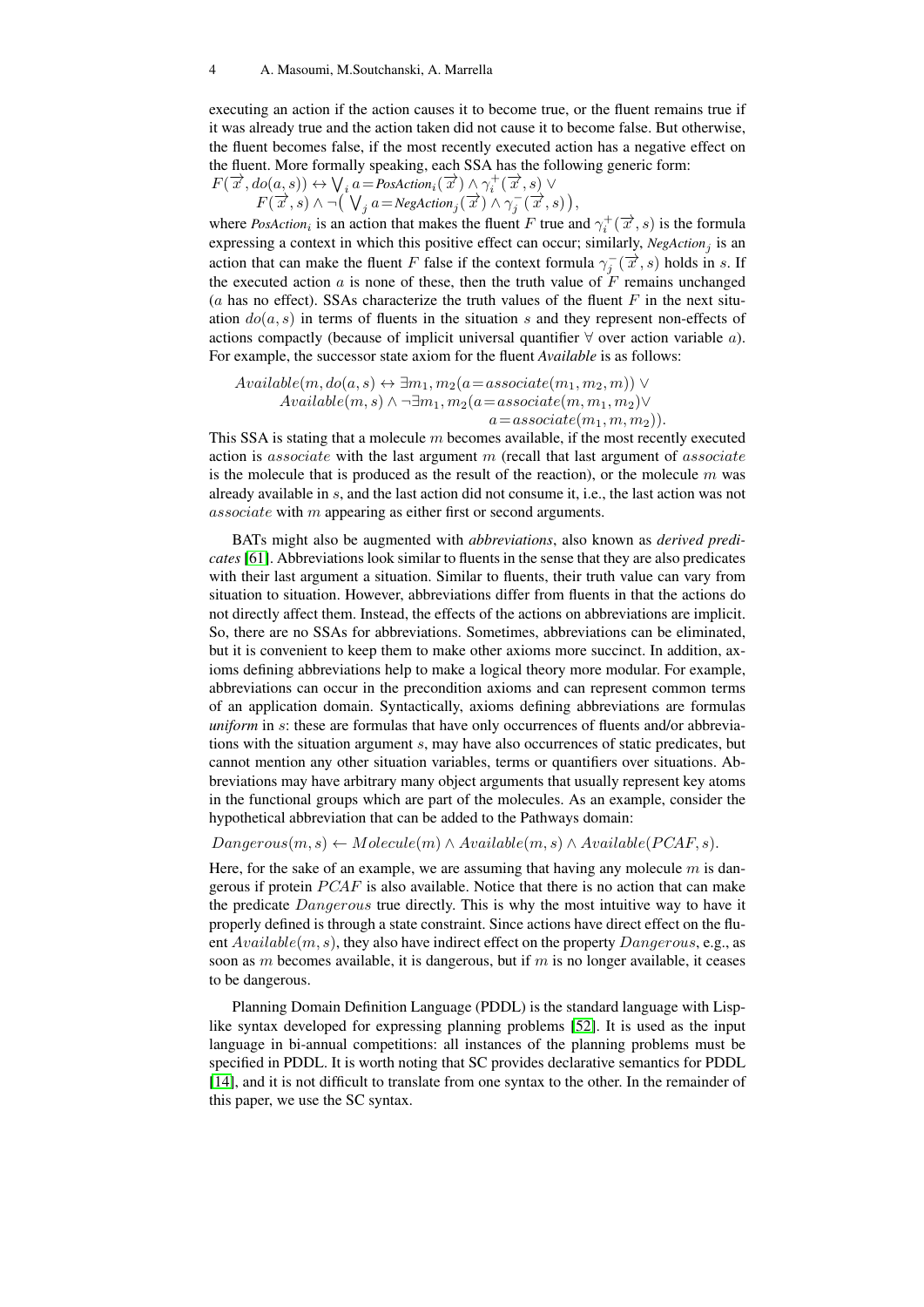## 3 Methodology

In this section we explain how chemical reactions can be represented in SC BATs. This work was originally introduced in [\[51\]](#page-14-9). Previously, Fujita proposed a formalism to model chemical reactions called Imaginary Transition Structure (ITS) [\[25\]](#page-13-14). A somewhat similar approach was developed by G.E. Vladutz, who proposed "superimposed reaction graphs " and "superimposed reaction skeleton graph" [\[66,](#page-14-13)[64\]](#page-14-14). In either case, the approaches are based on graph-transformation modeling of chemical reactions, which are in spirit similar to how SSAs are constructed. The main idea is that, as a result of a reaction, a number of new bonds can be formed, a number of bonds can split, and all remaining bonds will not change. This closely matches the main idea behind the SSAs, where an action causes some fluents to become true, some fluents to become false, and has no effect on others. Of course, SSAs [\[58\]](#page-14-10) are more general in terms of applicability.

Representing molecules requires representing chemical atoms and the bonds between them. The chemical atoms form the objects in the SC formulas and their type is determined by the situation independent predicates corresponding to the atom names in Mendeleyev's periodic table. For example,  $Carbon(C_1)$  means the constant  $C_1$  represents a carbon atom and  $Hydrogen(H<sub>1</sub>)$  means  $H<sub>1</sub>$  represents a hydrogen atom;  $Atom(x)$  declares x is any atom in an initial theory. Similarly, the groups in the periodic table can be represented. For example,  $Halogen(x)$  is true if x belongs to the Halogen group in the periodic table (e.g., x might be Fluorine or Chlorine). The chemical bonds between the atoms are represented by fluents describing the type of the bond. For example, the fluent  $Bond(x, y, s)$  is true iff atom x has a single bond with atom y in situation s and the fluent  $DoubleBond(x, y, s)$  is true iff there is a double bond between x and y in situation s;  $TripleBond(x, y, s)$ ,  $AromaticBond(x, y, s)$  are similar.

The molecules that are available in the initial situation  $S_0$  are described in the initial theory  $D_{S_0}$  by formulas introducing the atoms and the bonds between them. For example, a water molecule  $H_2O$  in the initial situation  $S_0$  can be represented as  $H' \neq H'' \wedge Oxygen(O) \wedge$ 

 $Hydrogen(H') \wedge Hydrogen(H'') \wedge$  $\forall x (Bond(x, O, S_0) \rightarrow (x = H' \lor x = H'')) \land$ 

 $\forall y (Bond(H'', y, S_0) \rightarrow y = O) \land \forall y (Bond(H', y, S_0) \rightarrow y = O).$ 

Representing generic chemical reactions requires representing and identifying *classes of molecules*. Molecules within the same chemical class have similar chemical characteristics. For example, *alkanes*, *alcohols* and *esters* are some of the well-known chemical classes that display unique behaviors in reactions. Chemical classes owe their chemical characteristics to the *functional groups* constituting them. Functional groups are specific sub-molecules in a molecule. For example, *alkyl*, *hydroxyl* and *ester*, are the main functional groups in alkanes, alcohols and esters, respectively. Alkyls, usually denoted by R, are chemical compounds that consist solely of acyclic single bonded (univalent) carbon and hydrogen atoms with the generic formula  $C<sub>n</sub>H<sub>2n+1</sub>$ . For example, *methyl* CH<sub>3</sub>- and *ethyl* CH<sub>3</sub>−CH<sub>2</sub>- are alkyls. A hydroxyl group OH- is an oxygen atom O that is bound with a hydrogen atom H. The ester functional group has the form COO−R, where R is an alkyl. Alkanes are compounds in which the alkyl functional group bonds with a hydrogen atom. For example, *methane* CH<sub>4</sub> is an alkane. An alcohol R−OH is a compound in which a hydroxyl functional group -OH is bound to a carbon atom in an alkyl R: for instance, *methanol* CH<sub>3</sub>−OH and *ethanol* CH<sub>3</sub>−CH<sub>2</sub>−OH are alcohols. Esters are compounds of the form R-COO-R', where both R and R' are alkyls, and an oxygen atom has a double bond with carbon.

We use abbreviations to define different chemical classes, functional groups and specific instances of molecules. Abbreviations correspond to derived predicates in PDDL [\[61\]](#page-14-11). The arguments of the abbreviations are referred to as *key atoms* of the abbreviation, which are chosen from the atoms at common reaction sites of a given molecule/chemical class. For example, the abbreviation for alcohol R−OH could be:  $Alcohol(o, h, s) \leftarrow Hydroxyl(o, h, s) \wedge \exists c(Alkyl(c, s) \wedge Bond(o, c, s)),$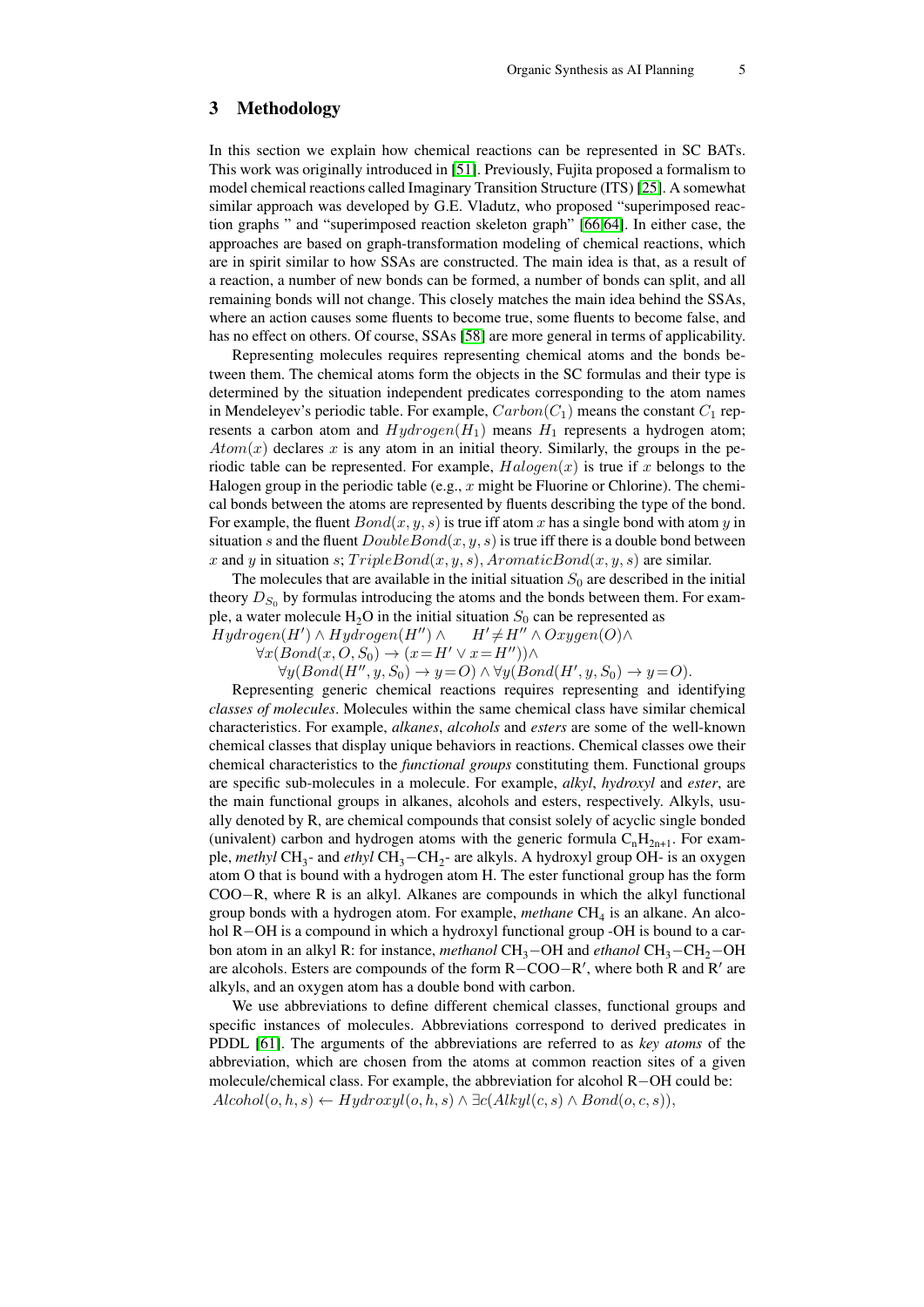#### 6 A. Masoumi, M.Soutchanski, A. Marrella

where  $Hydroxyl(o, h, s)$  is an abbreviation as follows:

 $Hydroxyl(o, h, s) \leftarrow Oxygen(o) \wedge Hydrogen(h) \wedge Bond(o, h, s) \wedge$ 

 $\exists^{=2} x(Atom(x) \land Bond(o, x, s)) \land \exists^{=1} x(Atom(x) \land Bond(h, x, s)).$ 

In the above formula,  $\exists^{-1}$  ( $\exists^{-2}$ , respectively) is a counting quantifier saying that there exists exactly one (there are exactly two, respectively) entities for which quantified formula holds. The counting quantifiers can be replaced with usual (but less readable) first order logic syntax. For example,  $\exists^{=2} x(\varphi(x))$  stands for  $\exists x_1 \exists x_2 (\varphi(x_1) \wedge \varphi(x_2) \wedge$  $x_1 \neq x_2 \land \forall y (\varphi(y) \to (y = x_1 \lor y = x_2))$ . Notice that in the abbreviation for alcohol we use another abbreviation, namely  $Alkyl(c, s)$ . The abbreviation for alkyl is written recursively and its key atom is the carbon atom that is not saturated with hydrogen or other carbon atoms, but can form a bond.

As another example, molecules that include chlorine and hydrogen somewhere in their structure can be defined using the following abbreviation:

 $ChlAndHydr(cl, h, s) \leftarrow Chlorine(cl) \wedge Hydrogen(h) \wedge Connected(cl, h, s).$ where  $Connected(x, y, s)$  is the recursive transitive closure relation defined on bond fluents. For the sake of simplicity, if there are single bonds only, it is defined as follows:  $Connected(x, y, s) \leftarrow Bond(x, y, s).$ 

 $Connected(x, y, s) \leftarrow \exists z (Bond(x, z, s) \land Connected(z, y, s)).$ 

Furthermore, chemical concepts such as hydrocarbon, which are compounds consisting entirely from carbon and hydrogen atoms, or inorganic molecules, i.e. molecules that do not contain any carbon atoms can be defined as follows:

 $Hydrocarbon(c, h, s) \leftarrow Carbon(c) \wedge Hydrogen(h) \wedge Connected(c, h, s) \wedge$  $\neg \exists x (Atom(x) \land Connected(c, x, s) \land \neg Hydrogen(x) \land \neg Carbon(x)).$  $Inorganic(x, s) \leftarrow Atom(x) \land \neg Carbon(x) \land \neg \exists c(Carbon(c) \land Connected(c, x, s)).$ 

We provided examples of how functional groups and chemical classes can be represented as abbreviations above. However, we can also easily represent specific molecules, including molecules with rings, e.g., Cyclobutane, which is a cyclic structure constructed from four carbon atoms with single bonds with each other, each of which has two distinct hydrogen atoms attached to. Moreover, abbreviations are also used for representing goal molecules of the planning instance. For example,

 $Goal(s) \leftarrow (\exists o, h) \, Alcohol(o, h, s) \land (\exists cl, c) \, Ethyl Chloride(cl, c, s).$ This formula states that our goal is to reach a situation  $s$  in which there are atoms identifying an alcohol molecule, as well as a molecule of ethyl chloride  $CH_3-CH_2-Cl$ .

Formally, the bodies of abbreviations are constructed from fluents, abbreviations, conjunctions, existential quantifiers and (restricted) negation. The abbreviations can be expressed as a stratified  $Datalog$ <sup> $\neg$ </sup> program [\[1,](#page-12-9)[8\]](#page-12-10), possibly after applying the Lloyd-Topor transformations [\[46\]](#page-14-15). The Lloyd-Topor transformations are needed to transform the rules that use  $\neg \exists, \forall, \forall$  (e.g., due to eliminating counting quantifiers) into logically equivalent  $Database$  rules, e.g., the transformed rule for  $Hydroxyl(o, h, s)$  would be:  $Hydroxyl(o, h, s) \leftarrow Oxygen(o) \wedge Hydrogen(h) \wedge Bond(o, h, s) \wedge$ 

 $\exists^{=2}x(Atom(x) \land Bond(o, x, s)) \land \exists x_1(Atom(x_1) \land Bond(h, x_1, s) \land \neg P(h, x_1, s)),$ where  $P(h, x_1, s)$  is the auxiliary predicate introduced by one of Lloyd-Topor's transformations. The rule defining  $P(h, x_1, s)$  is as follows:

 $P(h, x_1, s) \leftarrow \exists y (Atom(y) \land Bond(h, y, s) \land y \neq x_1).$ 

The remaining counting quantifier  $\exists^{-2}$  can be similarly eliminated. Note that in the above examples for inorganic and hydrocarbon molecules with  $(\neg \exists)$ , the predicate Connected was defined in previous rules. Using Lloyd-Topor's transformations, these rules can be transformed into stratified  $Datalog^-$ . Thanks to stratification of our abbreviations, there is always an unique minimal model satisfying our abbreviations. It is known that data complexity of stratified Datalog<sup>-</sup> is  $P$ -complete [\[8\]](#page-12-10).

Now we are ready to introduce the SC actions for representing chemical reactions and write PAs and SSAs for them. We define an action for each generic chemical reaction, with the arguments of the action being the atoms that change bond in the chemical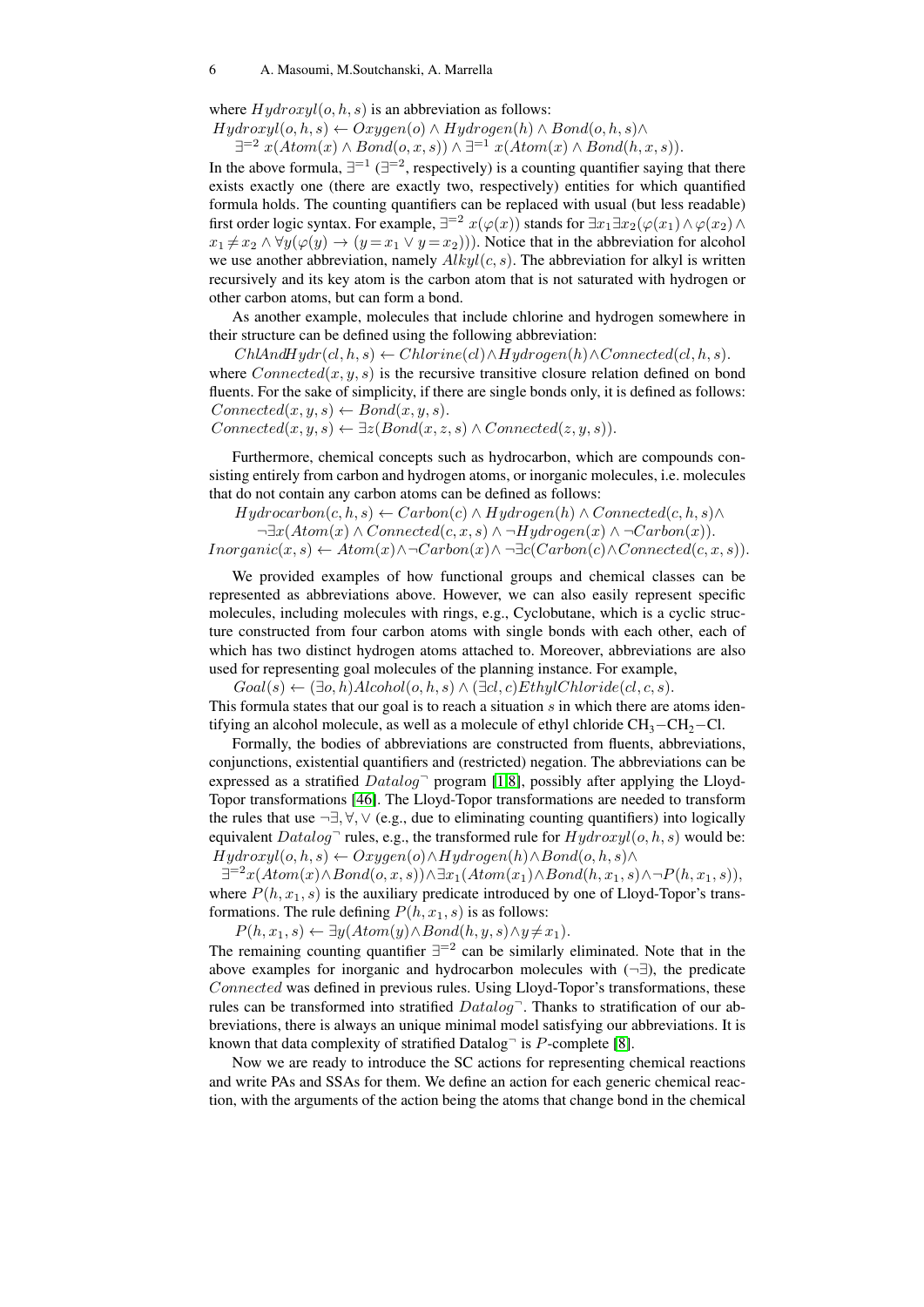reaction. The reactions are generic in the sense that usually they represent reactions between chemical classes rather than specific molecules. For example, a known chemical reaction is the reaction between alcohols and bases. This reaction can be represented as a SC action (*alcohol base reaction*, for short  $a_b\ell$ ) as follows (the long names for arguments is intended to suggest which atoms they are representing):

 $a_b r(\alpha x)$ CfAlcohol, hydOfAlcohol,  $x$ OfBase, metalOfBase)

An instance of this reaction is represented below, where the alcohol is ethanol  $CH_3$ −CH<sub>2</sub>−OH, and the base is sodium hydride Na−H. As can be seen, in this reaction, four atoms change bond, and they are listed as the arguments of the action. In this example, the  $metalOfBase$  is the sodium Na on the left hand side of the figure, and the  $xOfBase$  is the hydrogen atom attached to the sodium atom.



Introducing action terms is not enough for representing the chemical reactions. We also need to write PAs and SSAs, to specify when the reactions are possible, and what are the effect of them on the fluents (fluents being bonds between the atoms). The PAs are straight forward to write, as they essentially introduce the molecules on the left hand side of the reaction. Consider the PA for  $a, b, r$  below:

 $Poss(a.b.r(oxOfAlcohol, hydOfAlcohol, xOfBase, metalOfBase), s) \leftrightarrow$ 

 $alcohol(oxOfAlcohol, hydOfAlcohol, s) \wedge base(xOfBase, metalOfBase, s).$ Notice that the PA gives significance to the arguments of the actions, as it is in the right hand side of the PA that, for example, the first argument of the  $a_b$  is specified to be the oxygen of the alcohol. Also, notice that the right hand side of this precondition axiom mentions abbreviations  $alcohol$  and  $base$ . The abbreviations defining functional groups and chemical classes can occur only in the precondition axioms and other abbreviations.

The SSAs are slightly more complicated to write, since they should take into account all the bonds that are formed and cleaved as the result of the reaction. For simplicity, assume that we are only interested in the Bond fluent, and that the only action in our knowledge base is  $a_b r$ . Consider the partial formula below as an example of how the effects of  $a_br$  are captured in the SSA:

$$
(\forall x, y, a, s). Bond(x, y, do(a, s)) \leftrightarrow (\exists z, u) ( a=a.b.r(x, z, u, y)) \vee (...) \vee Bond(x, y, s) \wedge (\neg \exists u, z) ( a=a.b.r(x, y, u, z)) \vee (...).
$$

In the above partial SSA, the first line of the right hand side represents the bonds that will be formed as the result of the reaction. Here, we see that  $x$  and  $y$  are listed as the first and fourth arguments of the action, which correspond to the oxygen of the alcohol and the metal of the base, respectively. Therefore, if the last action had been  $a_b$  r such that x and y appeared as the first and fourth arguments of the action, then there is a bond between them after the action  $(Bond(x, y, do(a, s)$  holds).

The last line of the partial SSA accounts for the bonds that are cleaved as the result of the reaction. Notice that here x and y are listed as first and second arguments of the action, representing oxygen of the alcohol molecule and its hydrogen, respectively. Thus, had the last action been  $a_br$  such that x and y appear as the first two arguments of the action, then the single bond between them is cleaved after the reaction  $(Bond(x, y, do(a, s)$  does not hold).

Finally, the middle line of right hand side of the partial SSA represents the noneffects of the action. It simply states that, if the last action taken neither made the fluent true (i.e. the last action was not mentioned somewhere in the bond formations part in the SSA), nor made it false (i.e. the last action was not mentioned somewhere in the bond cleavages part of the SSA), then the value of the fluent has not changed. In this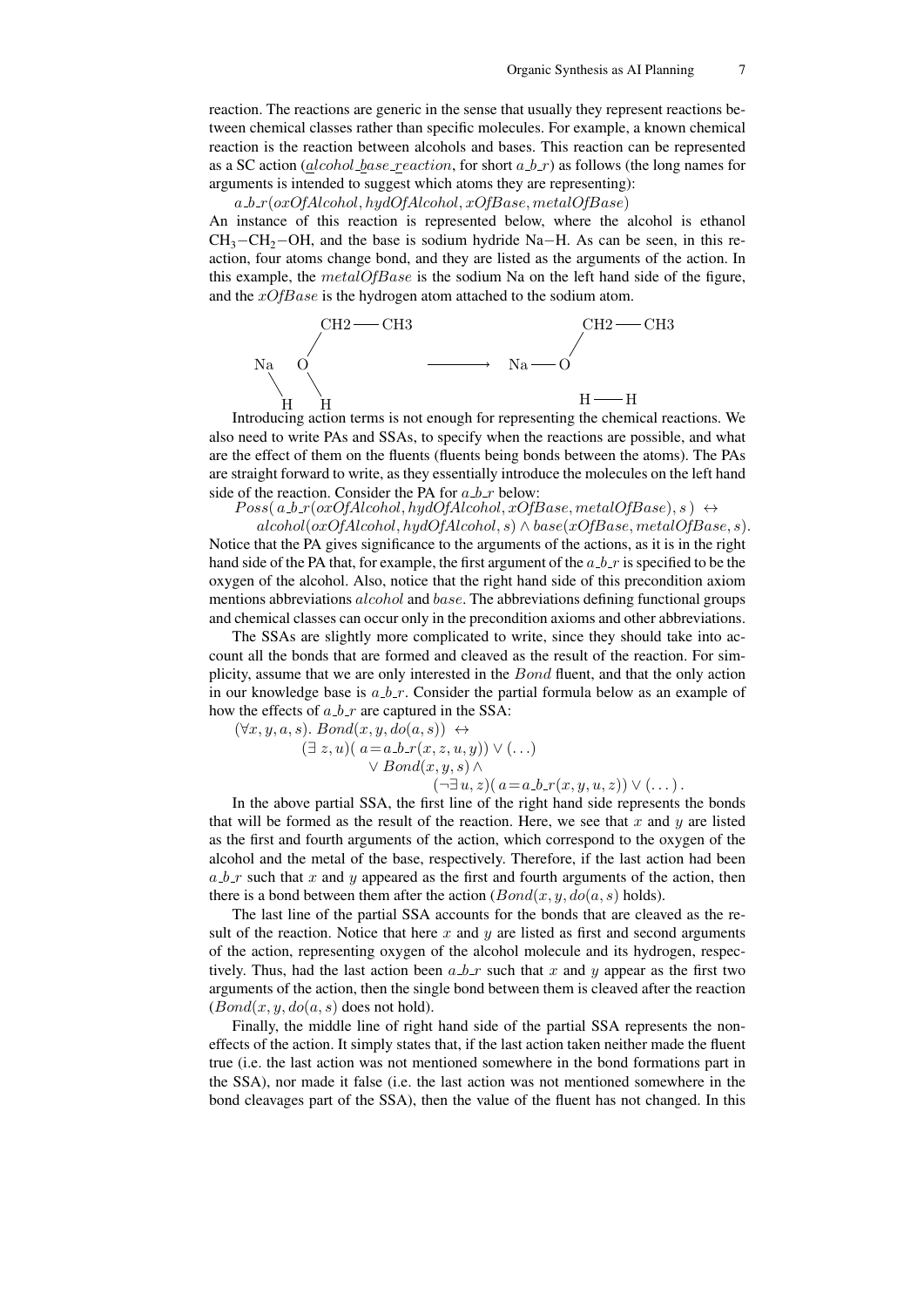case, the last action is ignored and the truth value of the fluent is determined in the previous situation  $(Bond(x, y, s)$  determines if x and y have a single bond between them in situation  $do(a, s)$ ).

It is worth noting the advantages of our way of representing and reasoning about chemical reactions over representation adopted in the Pathways domain. Most important of all, our approach allows representing generic chemical reactions, while the representation used in the Pathways domain can only support specific instances of reactions. Another important advantage of our approach is that we represent what structural transformations the molecule undergoes. Thereby, our approach provides the means of representing internal mechanism of reactions.

### 4 Experiments

In order to investigate the feasibility of our approach to representing and reasoning about chemical reactions, we implemented it, and tried to solve a number of instances of the organic synthesis problems using several AI planners. More specifically, we encoded instances of the problems in PDDL and PROLOG so that each problem in one language is merely a translation from the other. The experiments were performed on a machine with 2.30 GHz CPU and 12 GB RAM. We ran our tests using a PRO-LOG planner and two state-of-the-art planners, specifically, Fast-Downward [\[37\]](#page-13-15) and Roamer [\[48\]](#page-14-16). The reason that Fast-Downward and Roamer were chosen in this research was that they support PDDL2.2 [\[23\]](#page-13-16), which enables representation of realistic planning domains by supporting features like derived predicates and a number of other features. As such, both planners can handle the abbreviations used in our approach. Fast-Downward [\[37\]](#page-13-15) is a classical planning system based on heuristic search. It is a progression planner, searching the space of world states of a planning task in the forward direction. It uses hierarchical decompositions of planning tasks for computing its heuristic function, called the *causal graph heuristic*, which approximates goal distances by solving a hierarchy of "local" planning problems. The Roamer planner [\[48\]](#page-14-16) builds on the Fast-Downward planning system, and uses a best-first search in first iteration to find a plan and a weighted A\* search to iteratively decreasing weights of plans. Lastly, the PROLOG planner, uses a simple iterative deepening depth-first planning algorithm with declarative heuristics. The declarative heuristics used in the PROLOG planner are domain specific, but not planning problem instance specific. These heuristics identify duplicate unnecessary actions, as well as the irrelevant actions, and consequently reduces the search space. The interested reader can refer to [\[51\]](#page-14-9) for more information. Preliminary experiments have been also conducted with LPG-td planner (Local search for Planning Graphs [\[29\]](#page-13-17)). LPG-td is a satisficing planner based on a stochastic local search in the space of particular "action graphs" derived from the planning problem specification and inspired by WALKSAT, an efficient procedure for solving SAT-problems. However, this planner proved unsuccessful for solving any of the instances of the problems we had, as it ran out of memory at the stage of compiling the abbreviations.

The organic synthesis problem instances that were solved required a sequence of four reactions. The generic scheme of these chemical reactions is represented below:

– The reaction between ester and water results in a *carboxylic acid* and alcohol. This reaction needs a strong acid as a catalyzer, but representing the catalyst has been eliminated in the below generic reaction scheme to simplify it.

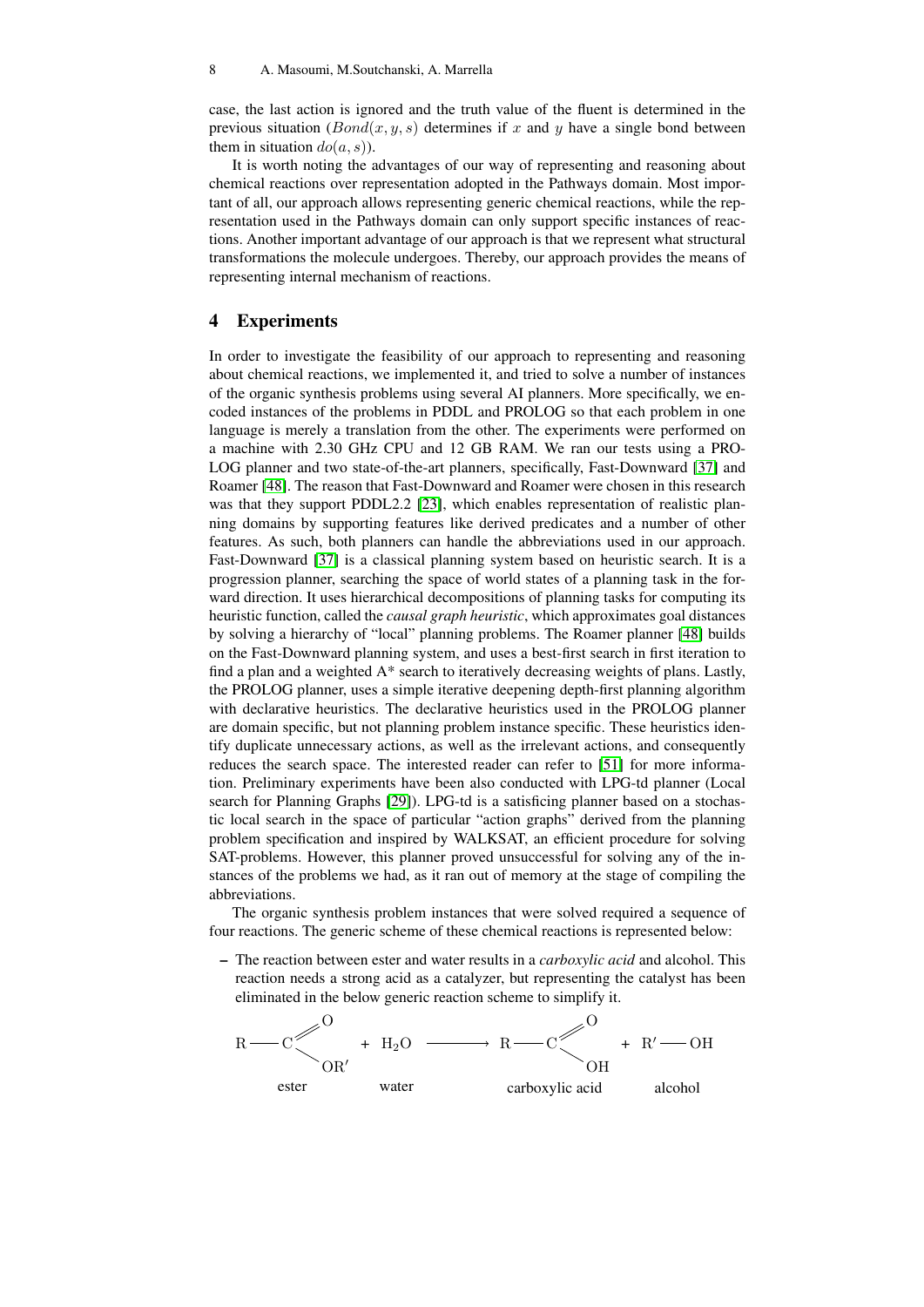– The reaction between an alcohol and strong base results in an *alkoxide salt* and either water or hydrogen molecule  $H_2$ , depending on which strong base is used. Below, the strong base is NaH, and thus  $H_2$  is formed.



– The reaction between alkoxide salt and an *alkyl halide* results in an *ether* and a salt. Here, X is any halogen, and Y is any *alkali metal*. Halogens and alkali metals are specific groups of atoms. For example, Fluorine F and Chlorine Cl are halogens, and Sodium Na is an alkali metal.



– The reaction between ether and mineral acids results in alcohol and alkyl halide. HCl is a mineral acid, and thus the reaction scheme below holds.



Our experiments involved solving 10 different instances of planning problems, each conforming to the above sequence of generic chemical reactions. To clarify the problem instances that were solved, we will present one of them. The other instances are similar to this, and only differ in that they use a different ester molecule in the staring stage. In this problem, our goal is to produce an alcohol molecule and an ethyl chloride CH<sub>3</sub>−CH<sub>2</sub>−Cl, starting from methyl acetate CH<sub>3</sub>−COO−CH<sub>3</sub>, water H<sub>2</sub>O, hydrochloric acid HCl, sodium hydride NaH and ethyl fluoride  $CH_3-CH_2-F$ . Our goal molecules can be synthesized as follows. First, the methyl acetate (an ester), the water molecule, and the hydrochloric acid react to produce methanol (an alcohol) and acetic acid (a carboxylic acid). Notice that hydrochloric acid HCl is the catalyst in this reaction.

 $CH_3COOCH_3 + H_2O + HCl \longrightarrow CH_3COOH + CH_3OH + HCl$ Second, the methanol (an alcohol) reacts with the sodium hydride (a strong base) to produce sodium methoxide (an alkoxide salt) and  $H_2$ .

 $CH_3OH + NaH \longrightarrow NaOCH_3 + H_2$ 

Third, the sodium methoxide (an alkoxide salt) reacts with ethyl fluoride (an ethyl halide) to produce methyl ethyl ether (an ether)  $\text{CH}_2-\text{O}-\text{CH}_3$ .

 $NaOCH_3 + CH_3CH_2F \longrightarrow CH_3CH_2OCH_3 + NaF$ 

Lastly, the methyl ethyl ether (an ether) reacts with the hydrochloric acid (a mineral acid) to produce methanol (an alcohol) and ethyl chloride (an alkyl halide). Notice that our goal molecule of ethyl chloride is only produced at this fourth step, and thus the problem instance required four reactions to achieve the goal.

 $CH_3CH_2OCH_3$  + HCl  $\longrightarrow CH_3OH$  +  $CH_3CH_2Cl$ 

In our experiments, we represented 9 planning actions (corresponding to 9 different chemical reactions), annotated with 2 relational predicates (used for identifying existing bonds and double bonds between atoms) and 36 derived predicates (for representing the different chemical classes possibly involved in the reactions), in order to make the search space sufficiently challenging. Then, we defined 10 different planning problems of varying complexity by manipulating the composition of the starting molecules in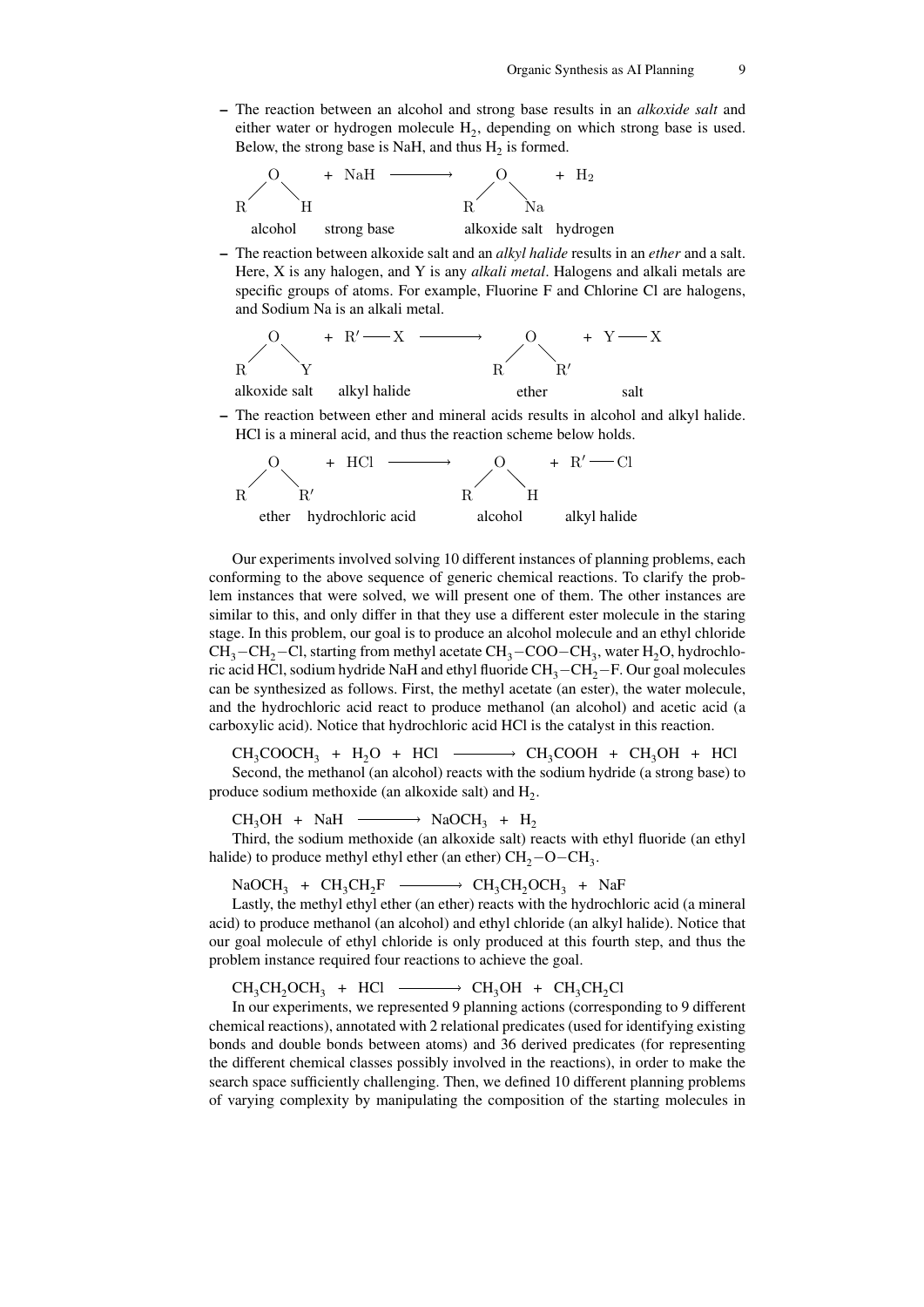#### 10 A. Masoumi, M.Soutchanski, A. Marrella

| <b>Chemical Cases</b>            | Ester                 |      | Prolog Planner Fast-Downward Roamer |        |
|----------------------------------|-----------------------|------|-------------------------------------|--------|
| Case 1                           | Methyl Acetate        | 0.06 | 47.82                               | 47.78  |
| Case 2                           | <b>Ethyl Acetate</b>  | 0.12 | 69.44                               | 69.28  |
| Case 3                           | Isopropyl acetate     | 0.75 | 171.46                              | 171.37 |
| Case 4                           | Methyl Butyrate       | 0.13 | 39.01                               | 38.89  |
| Case 5                           | <b>Butyl Butyrate</b> | 3.45 | 45.79                               | 45.47  |
| Case $1 + H2O + HCl$             | Methyl Acetate        | 0.06 | 76.03                               | 75.81  |
| Case $2 + H_2O + \overline{HCl}$ | <b>Ethyl Acetate</b>  | 0.13 | 111.23                              | 111.01 |
| Case $3 + H_2O + HCl$            | Isopropyl acetate     | 0.75 | 285.56                              | 280.83 |
| Case $4 + H2O + HCl$             | Methyl Butyrate       | 0.13 | 58.29                               | 58.09  |
| Case $5 + H2O + HCl$             | <b>Butyl Butyrate</b> | 3.46 | 67.48                               | 67.43  |

<span id="page-9-0"></span>Table 1. Time performances (in seconds) of the PROLOG planner, Fast-Downward and Roamer.

the planning problem. Specifically, in Table [1,](#page-9-0) each case refers to a starting stage that includes the following molecules: water  $H_2O$ , hydrochloric acid HCl, sodium hydride NaH, ethyl fluoride CH<sub>3</sub>−CH<sub>2</sub>−F and an *Ester* molecule, that changes from case to case. The experiments done on such starting stages are identifiable in the first 5 rows in Table [1.](#page-9-0) In order to increase the complexity of the planning problems, we increased the size of the starting stage and compared the effect it has on the performance of the planners. The last 5 rows in Table [1](#page-9-0) identify these experiments, where the same chemical cases as above are used, but duplicate water and HCl molecules are available. In all experiments, the goal is to reach a state in which there are atoms identifying an alcohol molecule and ethyl chloride. A planner invoked with whatever of the presented cases generates the aforementioned chain of 4 chemical reactions.

As can be understood from these data, the performance of the PROLOG planner is significantly better than the other planners. This is in part due to the domain-dependent declarative heuristics that are used in the PROLOG planner. In general, constructing domain-dependent heuristics offer opportunities to tailor the mechanisms to the particular domain for far a greater efficiency [\[47\]](#page-14-17) (typically, several orders of magnitude). A second reason lays in the way the PROLOG planner searches for a path satisfying the goal condition; it reasons on-the-fly on the available knowledge while generating the plan, avoiding to build any intermediate structure to be exploited during the planning task. On the contrary, the state-of-the-art planners we have tested rely on a translator that converts the planner input from PDDL into a multi-valued state representation and on a grounding algorithm used for instantiating operators and axioms (e.g., derived predicates) of the planning domain into a grounded transition system. Then, a search engine exploits the transition system just built for finding a satisfying plan. The main bottleneck is in the grounding algorithm, specifically when a large number of derived predicates need to be instantiated in the transition system, resulting in an exponential blow up of the space required for describing the planning problem.

This is even more apparent when a larger starting stage is experimented (i.e. when duplicate water and HCl exist), where the performance of the PROLOG planner is almost intact while the state-of-the-art planners experience additional performance deficiency. This can be explained by direct relation of size of the starting stage with the time needed for the state-of-the-art planners to build the transition system and employ the domain independent heuristics for finding the solution.

To explore how close are the state-of-the-art planners to their limits, we extended our set of planning instances with an additional reaction: combustion of methanol  $CH_3$ −OH. In this reaction, all atoms of two methanol molecules and three O<sub>2</sub> molecules (preconditions of this reaction) change bonds. Therefore, the action representing this reaction needs many arguments (18, to be precise). The initial stage molecules include additional three  $O_2$  molecules and the domain description was extended with two additional abbreviations defining methanol and oxygen molecules. We observed that neither Fast-Downward nor Roamer were able to solve any of the instances of this extended set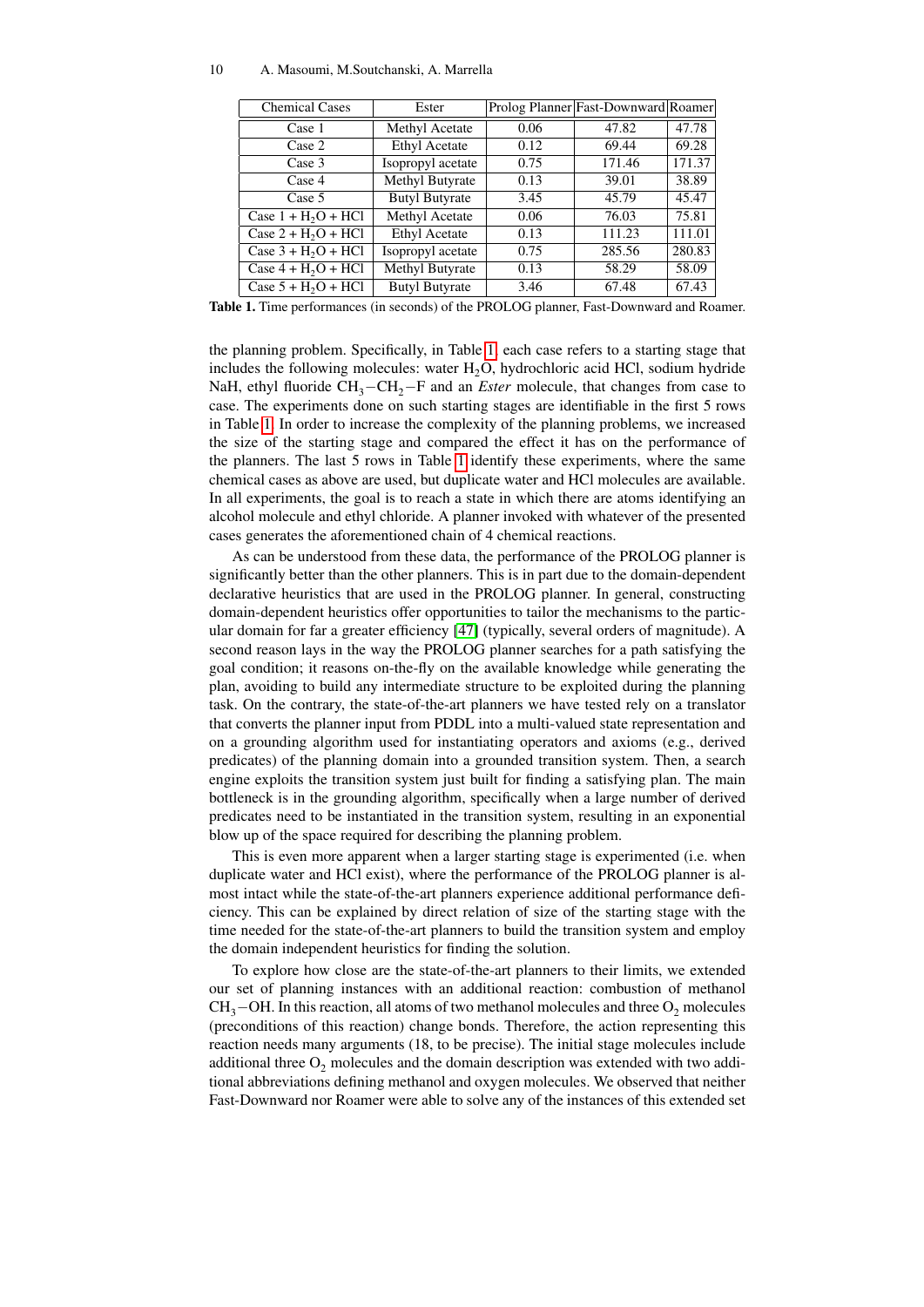of planning instances, as they ran out of memory in their compilation stage. This was somewhat expected because these planners rely on grounding that leads to combinatorial explosion when actions have many arguments. Still, it is somewhat surprising how easy one can push the best planners beyond the edge of their functionality.

The experiments conducted in this paper are relatively simple, and different experimental data may be obtained if more combinatorial benchmark instances (i.e. which require more search) are used. However, we have to emphasize that the contribution of this paper is not only the data obtained from the experiments, rather is also the methodology behind it. We propose an approach that can employ state-of-the-art planners, among others, to solve organic synthesis problems. The experiments that we conducted point out the limitations of the state-of-the-art planners and provide insight about future research directions. At the same time, despite being preliminary, they provide a successful case study of applying AI methods to solve problems in the life sciences.

## 5 Related Work

There seems to be little earlier work on semantic modeling of generic chemical reactions and organic synthesis, except of our previous work [\[51\]](#page-14-9). On the other hand, ongoing research on RuleML and Reaction RuleML includes knowledge representation calculi (e.g., the situation calculus) [\[7,](#page-12-7)[55](#page-14-8)[,56\]](#page-14-7). This is one of the emerging Semantic Web technologies that is related to our research. The state of the art in cheminformatics and in ontologies for chemistry is reviewed in [\[11,](#page-12-0)[12,](#page-12-1)[33](#page-13-2)[,35\]](#page-13-3) where the authors also propose new ontologies for molecules. There are a number of unstructured representations for reactions, e.g., [\[24\]](#page-13-18). Similarly to the Pathway Domain [\[28\]](#page-13-13), internal structure of molecules is not represented and reasoning can be done using only instances of reactions. These approaches have limited scalability because only a small number of reactions can be considered at a time. One could try to build a large graph of specific reactions to reduce the synthesis problem to the reachability problem on this graph, but a graph representation would be infeasible simply because the number of molecules and reactions is very large since there are millions of different alkyls, esters, alcohols and other kinds of molecules. In any case, a graph of specific reactions would not be adequate as a semantic model of generic reactions or as a model of internal structure of participating molecules. Moreover, the industrial cheminformatics systems represent generic reactions [\[9](#page-12-11)[,42](#page-13-19)[,57\]](#page-14-18) and there is serious ongoing research on developing libraries of generic reactions using both data-driven and model-driven approaches.

The rule based modeling of biochemical systems can be carried out using a set of software tools BioNetGen [\[6\]](#page-12-12). However, this approach lacks declarative semantics. BioNetGen is designed mostly for simulating quantitative aspects that require differential equations solvers, or for modeling protein-protein interactions, but not for reasoning about reactions between small molecules. There are a number of representations for biological pathways; Pathway Commons (<http://www.pathwaycommons.org/>) is a collection of pathway data from several publicly available databases (including BioCyc, Reactome and others). These pathways data are represented in BioPAX, the standard exchange format for biological pathways [\[3](#page-12-3)[,20\]](#page-13-6). It is defined using the OWL/XML language. The multi-step reactions between small molecules can be described in BioPAX, but there is no representation in ontology for bond changes. The digital files representing molecules in SDF/MOLfile formats [\[2\]](#page-12-13) can be linked from BioPAX files, but these digital formats include only connection tables between atoms without providing declarative representation for reasoning about bond changes.

Computer-assisted organic synthesis (CAOS), which aims to use computers to help chemists in the process of designing multi-step synthesis of organic compounds, is not a new field. The idea of using a computer-processable language for representing chemical knowledge was proposed in the end of the 1950s, e.g., see [\[65\]](#page-14-19). This section is by no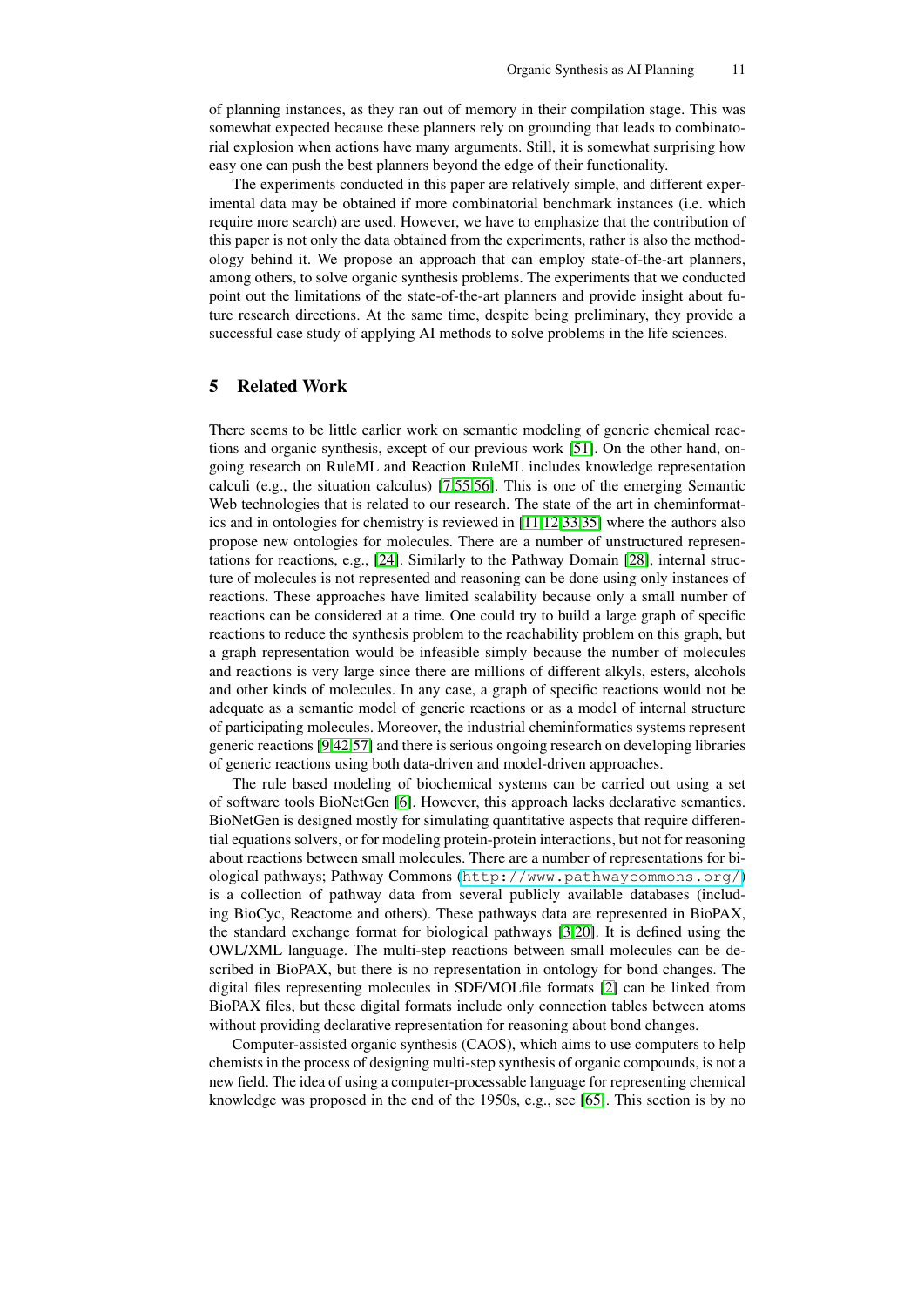means a comprehensive review of CAOS; for more comprehensive reviews refer to survey papers on this topic, such as  $[10,15,32,62]$  $[10,15,32,62]$  $[10,15,32,62]$  $[10,15,32,62]$ .

The first synthesis system was organic chemical simulation of synthesis (OCSS) introduced in [\[16\]](#page-12-16) which is based on retrosynthetic analysis. Retrosynthetic analysis is a technique similar to the well-known notion of regression in SC [\[58\]](#page-14-10). Soon after, LHASA [\[17\]](#page-12-17) was developed which was extension of OCSS by incorporating a more complex strategy system which included multi-step plans based on useful reactions. LHASA uses the knowledge base of reaction transformations and a set of rules to perceive strategic bonds. SECS improves the earlier systems by accounting for stereochemistry (three-dimensional arrangement of atoms in molecules and the effect of this on reactions). OCSS and SECS rely on transform selection by recognition of functional groups and the relationships between them. Two methods of functional group recognition have been described in the literature, one based on decision trees, and the other on matching substructure patterns. Prior to 80s, CAOS systems were based on retrosynthesis approach but in 80s other approaches emerged. SYNGEN [\[38\]](#page-13-21) was published with the main goal of being able to automatically generate the shortest synthetic route for a given target structure. [\[27\]](#page-13-22) discussed how machine learning methods can contribute to a self-guided domain-specific heuristic synthesis design system. Later on, the noninteractive system known as SYNSUP was published [\[21\]](#page-13-23). So-called "Formal-Logical Approach" is discussed in [\[63\]](#page-14-21) that focuses on reaction design problems. [\[68\]](#page-14-22) discusses SYMBEQ computer program created for the search of novel types of organic reactions and is based on this approach. More recently, Route Designer is discussed in [\[45\]](#page-14-23). In Route Designer, rules describing retrosynthetic transformations are automatically generated from reaction databases, which ensure that the rules can be easily updated to reflect the latest reactions in the literature. [\[44\]](#page-14-24) argues how statistical information derived from chemical reaction databases can come handy for predicting the outcome of a reaction, comparable to the most sophisticated methods developed for the same purpose. Lastly, [\[36\]](#page-13-24) adapts number-proof search to finding a correct synthesis route that can synthesize a goal molecule from commercially available chemical compounds.

### 6 Discussion and Future Work

In this paper, we employed the expressive and well-studied SC for representing and reasoning about generic (bio)chemical reactions. We are the first to develop semantic modeling for biochemical reactions using an expressive logical language. The approach presented brings forth notable advantages such as being able to represent generic reactions, as opposed to specific instances of reactions. Additionally, it allows reasoning at the level of changing bonds, and this together with the generic reactions adds discovery potential to our approach. Another advantage of our approach is its declarative representation, which makes it easily expandable and flexible. Moreover, our approach is based on SC, which is well-studied in the AI community, and as such any related advancement in the field will be immediate to our approach as well.

One of the current limitations of our approach is that we do not have any negative preconditions for the reactions. Of course, it is not a conceptual limitation of our approach, rather a limitation of the datasets that we considered which lacked the knowledge about the negative preconditions. Additionally, our approach lacks concurrent actions and non-deterministic actions, characterising when some reactions can occur concurrently and when the product of the reactions are not necessarily predictable. Augmenting our reasoning approach with concurent and non-deterministic actions [\[58\]](#page-14-10) can address this limitation. Another limitation is the lack of representation for stereochemistry, enantiomers, tautomerization and reasoning about chemical reactions in 3D.

As for future work, we intend to scale up the CAOS experiments based on our approach by significantly enlarging the knowledge base of chemical reactions; the library of generic reactions provided by ChemAxon [\[9\]](#page-12-11) can serve as a potential source, and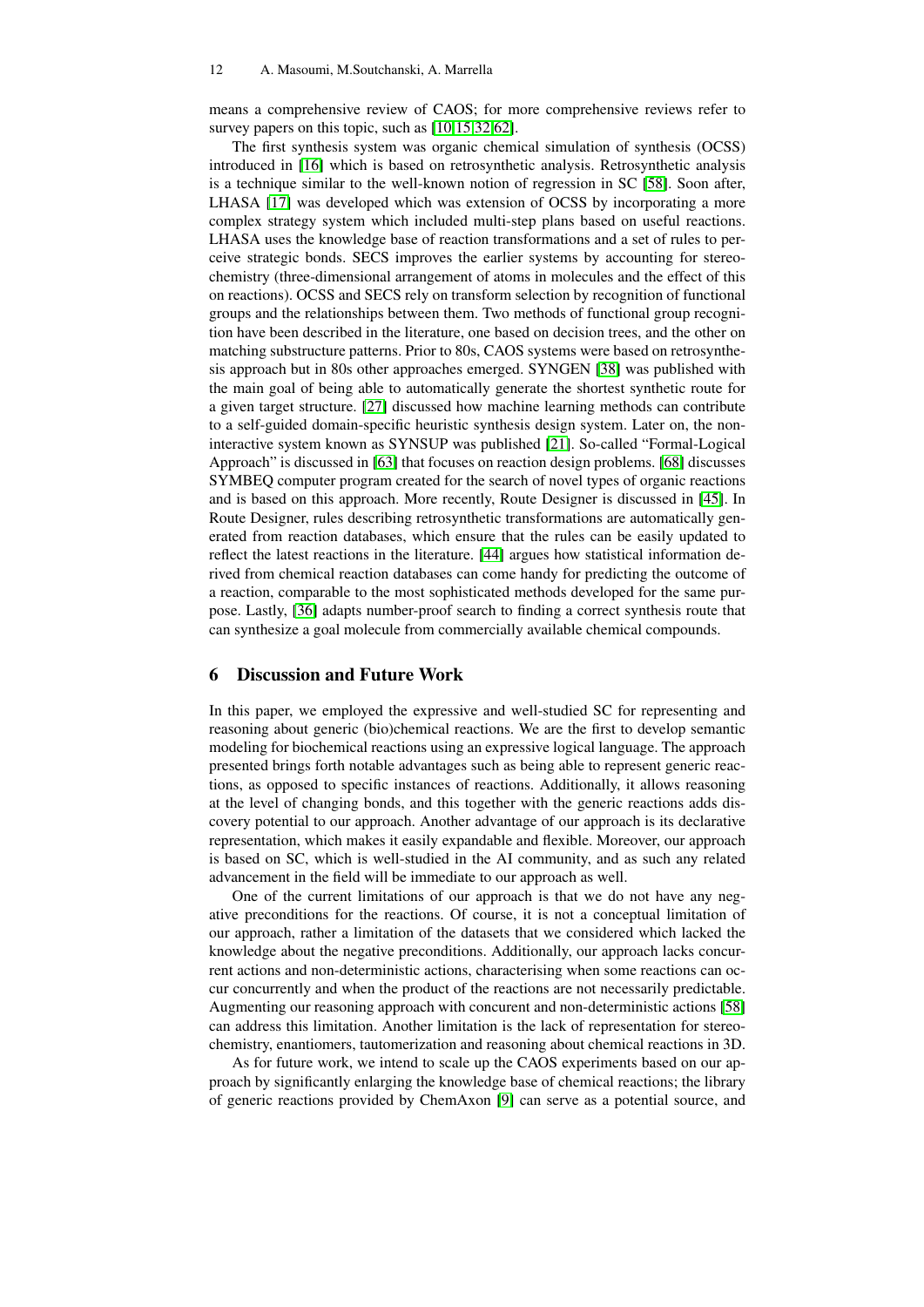try problem instances with more combinatorial search. Additionally, one can explore how our semantic modelling approach can be integrated with existing static ontologies such as those mentioned in the Introduction. Conceptually, it is possible to use our abbreviations to classify molecules in any standard digital format, for example to classify molecules from CHEBI ontology [\[19,](#page-13-4)[34\]](#page-13-5). Experimental evaluation of our approach on CHEBI as well as comparison with related research such as [\[49\]](#page-14-0) remains future work.

The important issue is knowledge acquisition: how are we going to acquire all the axioms that are needed for this approach? We do not expect scientists working in real biological or chemical labs to write anything like PDDL axioms. There are industry-standard digital formats for encoding chemical reactions [\[2\]](#page-12-13). Often, these formats can be an output of a graphical tool that a scientist can use to draw molecules and reactions [\[9\]](#page-12-11), or an output from a data mining tool. We are developing software that can automatically generate our axioms from digital files representing reactions. Our software will use a number of existing open-source cheminformatics software tools.

Acknowledgements. Thanks to anonymous reviewers for comments. The Natural Sciences and Engineering Research Council of Canada and the Dept. of Computer Science of Ryerson Univ. provided partial support for a visit of Andrea Marrella to Toronto.

### References

- <span id="page-12-9"></span>1. Abiteboul, S., Hull, R., Vianu, V.: Foundations of Databases. Addison-Wesley (1995)
- <span id="page-12-13"></span>2. Accelrys: CTfile Formats (2011), <http://download.accelrys.com/freeware/>
- <span id="page-12-3"></span>3. Anwar, N., Bader, G., Demir, E., Donaldson, S., Rodchenkov, I.: BioPAX Biological Pathways Exchange Language. http://www.biopax.org/release/biopax-level3-documentation.pdf
- <span id="page-12-5"></span>4. Baumann, R., Loebe, F., Herre, H.: Ontology of Time in GFO. In: Donnelly, M., Guizzardi, G. (eds.) FOIS. Frontiers in Artificial Intelligence and Applications, vol. 239, pp. 293–306. IOS Press (2012)
- <span id="page-12-4"></span>5. BFO: The Basic Formal Ontology. http://www.ifomis.org/bfo (Accessed on 9/20/2013)
- <span id="page-12-12"></span>6. Blinov, M.L., Yang, J., Faeder, J.R., Hlavacek, W.S.: Graph theory for rule-based modeling of biochemical networks. In: Trans. on Comp. Syst. Biology, LNCS v4230. pp. 89–106 (2006)
- <span id="page-12-7"></span>7. Boley, H., Paschke, A., Shafiq, O.: RuleML 1.0: The Overarching Specification of Web Rules. In: Proc. 4th Intern. Web Rule Symp. LNCS, vol. 6403, pp. 162–178 (2010)
- <span id="page-12-10"></span>8. Bry, F., et.al.: Foundations of rule-based query answering. In: Proc. of the 3rd Intern. Summer School on Reasoning Web. pp. 1–153. Springer (2007)
- <span id="page-12-11"></span>9. ChemAxon: JChem software. <http://www.chemaxon.com> (accessed on Nov 9 2013)
- <span id="page-12-14"></span>10. Chen, W.L.: Chemoinformatics: Past, Present, and Future. Journal of Chemical Information and Modeling 46(6), 2230–2255 (2006)
- <span id="page-12-0"></span>11. Chepelev, L.L., Dumontier, M.: Chemical Entity Semantic Specification: Knowledge representation for efficient semantic cheminformatics. J. Cheminformatics 3, 20 (2011)
- <span id="page-12-1"></span>12. Chepelev, L.L., Hastings, J., Ennis, M., Steinbeck, C., Dumontier, M.: Self-organizing ontology of biochemically relevant small molecules. BMC Bioinformatics 13, 3 (2012)
- <span id="page-12-2"></span>13. Chepelev, L.L., Riazanov, A., Kouznetsov, A., Low, H.S., Dumontier, M., Baker, C.J.O.: Prototype Semantic Infrastructure for Automated Small Molecule Classification and Annotation in Lipidomics. BMC Bioinformatics 12, 303 (2011)
- <span id="page-12-8"></span>14. Claßen, J., Hu, Y., Lakemeyer, G.: A Situation-Calculus Semantics for an Expressive Fragment of PDDL. In: AAAI. pp. 956–961. AAAI Press (2007)
- <span id="page-12-15"></span>15. Cook, A., Johnson, A.P., Law, J., Mirzazadeh, M., Ravitz, O., Simon, A.: Computer-aided synthesis design: 40 years on. Wiley Interdisciplinary Reviews: Computational Molecular Science 2(1), 79–107 (2012)
- <span id="page-12-16"></span>16. Corey, E.J., Wipke, W.T.: Computer-assisted design of complex organic syntheses. American Association for the Advancement of Science 166(3902), 178–192 (1969)
- <span id="page-12-17"></span>17. Corey, E.J., Wipke, W.T., Cramer, R.D., Howe, W.J.: Computer-assisted synthetic analysis. facile man-machine communication of chemical structure by interactive computer graphics. Journal of the American Chemical Society 94(2), 421–430 (1972)
- <span id="page-12-6"></span>18. Davidson, D.: The logical form of action sentences. In: Rescher, N. (ed.) The Logic of Decision and Action, pp. 81–95. University of Pittsburgh Press (reprinted in "Essays on Actions and Events", 2001, Oxford University Press, pages 105-149, ISBN: 0198246374) (1967)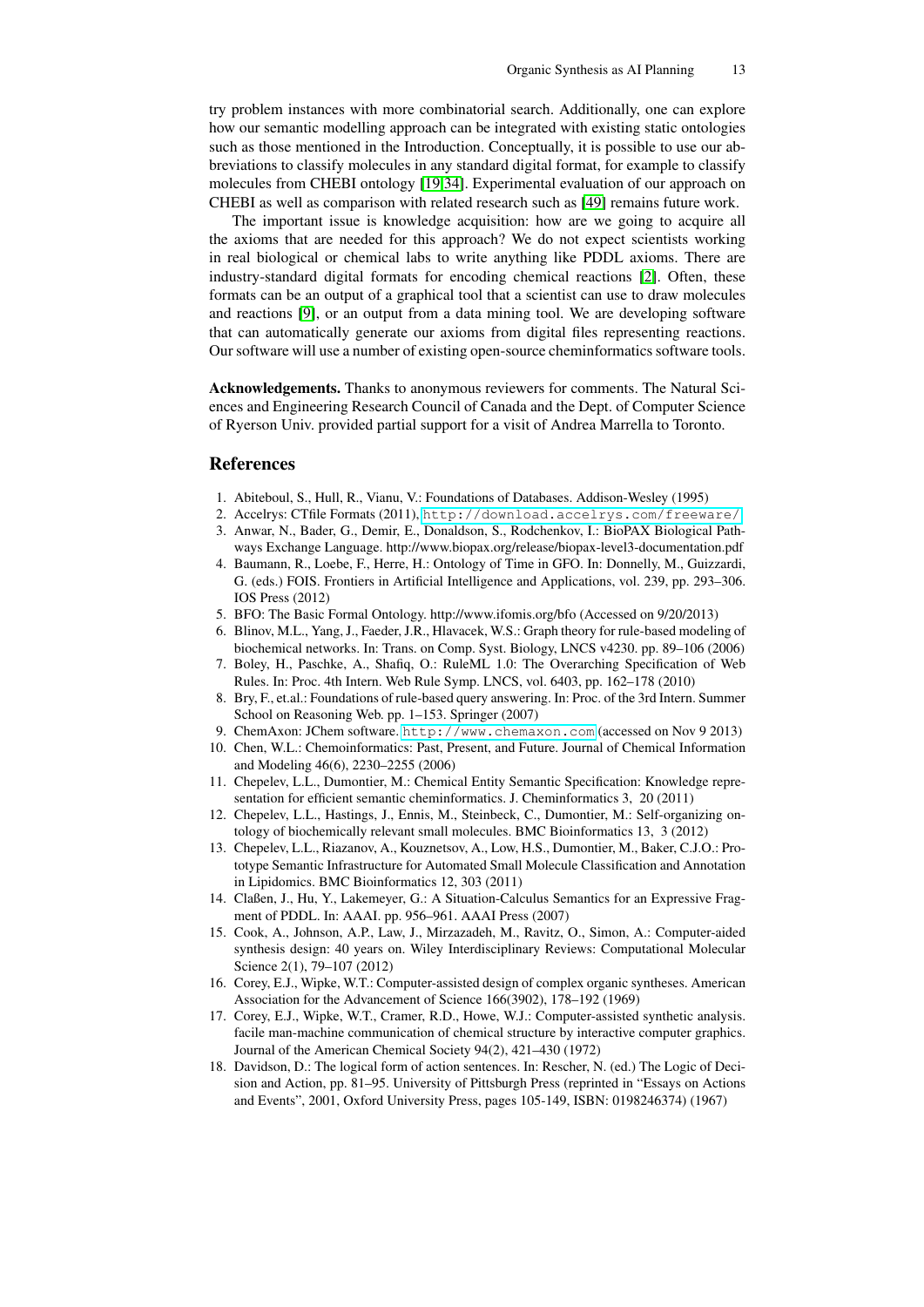#### 14 A. Masoumi, M.Soutchanski, A. Marrella

- <span id="page-13-4"></span>19. Degtyarenko, K., et.al.: ChEBI: a database and ontology for chemical entities of biological interest. Nucleic Acids Research 36(Database-Issue), 344–350 (2008)
- <span id="page-13-6"></span>20. Demir, E., et.al.: The BioPAX community standard for pathway data sharing. Nature Biotechnology 28(1-2), 935–942 (2010)
- <span id="page-13-23"></span>21. Dogane, I., Takabatake, T., Bersohn, M.: Computer-executed synthesis planning, a progress report. Recueil des Travaux Chimiques des Pays-Bas 111(6), 291–296 (1992)
- <span id="page-13-9"></span>22. Dumontier, M.: Situational modeling: Defining molecular roles in biochemical pathways and reactions. In: Dolbear, C., Ruttenberg, A., Sattler, U. (eds.) OWLED. CEUR Workshop Proceedings, vol. 432. CEUR-WS.org (2008)
- <span id="page-13-16"></span>23. Edelkamp, S., Hoffmann, J.: PDDL2.2: The Language for the Classical Part of the 4th International Planning Competition. Tech. rep., Albert-Ludwigs-Universitt Freiburg, Institut fr Informatik (2004)
- <span id="page-13-18"></span>24. Fages, F., Jovanovska, D., Rizk, A., Soliman, S.: BIOCHAM 3.4 Reference Manual. [http:](http://contraintes.inria.fr/biocham/DOC/manual.html) [//contraintes.inria.fr/biocham/DOC/manual.html](http://contraintes.inria.fr/biocham/DOC/manual.html) (Oct 2012)
- <span id="page-13-14"></span>25. Fujita, S.: Description of organic reactions based on imaginary transition structures. Journal of Chemical Information and Computer Sciences 26(4), 205–242 (1986)
- <span id="page-13-10"></span>26. Gangemi, A., Guarino, N., Masolo, C., Oltramari, A., Schneider, L.: Sweetening ontologies with dolce. In: Gómez-Pérez, A., Benjamins, V.R. (eds.) EKAW. Lecture Notes in Computer Science, vol. 2473, pp. 166–181. Springer (2002)
- <span id="page-13-22"></span>27. Gelernter, H., Rose, J.R., Chen, C.: Building and refining a knowledge base for synthetic organic chemistry via the methodology of inductive and deductive machine learning. Journal of Chemical Information and Computer Sciences 30(4), 492–504 (1990)
- <span id="page-13-13"></span>28. Gerevini, A., Dimopoulos, Y., Haslum, P., Saetti, A.: The 5th International Planning Competition: Deterministic part. <http://ipc5.ing.unibs.it/> (2006)
- <span id="page-13-17"></span>29. Gerevini, A., Saetti, A., Serina, I., Toninelli, P.: LPG-TD: a fully automated planner for PDDL2.2 domains. In: In Proc. of the 14th Int. Conference on Automated Planning and Scheduling (ICAPS-04) International Planning Competition abstracts (2004)
- <span id="page-13-8"></span>30. Grau, B.C., Horrocks, I., Motik, B., Parsia, B., Patel-Schneider, P.F., Sattler, U.: OWL 2: The next step for OWL. J. Web Sem. 6(4), 309–322 (2008)
- <span id="page-13-12"></span>31. Gu, Y., Soutchanski, M.: A description logic based situation calculus. Ann. Math. Artif. Intell. 58(1-2), 3–83 (2010)
- <span id="page-13-20"></span>32. Hanessian, S.: Man, machine and visual imagery in strategic synthesis planning: computerperceived precursors for drug candidates. Current Opinion in Drug Discovery and Development 8(6), 798–819 (Nov 2005)
- <span id="page-13-2"></span>33. Hastings, J., Chepelev, L., Willighagen, E., Adams, N., Steinbeck, C., Dumontier, M.: The chemical information ontology. PLoS ONE 6(10), e25513 (2011)
- <span id="page-13-5"></span>34. Hastings, J., et.al.: The ChEBI reference database and ontology for biologically relevant chemistry: enhancements for 2013. Nucleic Acids Research 41(DB), 456–463 (2013)
- <span id="page-13-3"></span>35. Hastings, J., Magka, D., Batchelor, C., Duan, L., Stevens, R., Ennis, M., Steinbeck, C.: Structure-based classification and ontology in chemistry. J. of Cheminformatics 4(8) (2012)
- <span id="page-13-24"></span>36. Heifets, A., Jurisica, I.: Construction of new medicines via game proof search. In: Hoffmann, J., Selman, B. (eds.) AAAI. pp. 1564–1570. AAAI Press (2012)
- <span id="page-13-15"></span>37. Helmert, M.: The Fast Downward Planning System. J. Artif. Intell. Res.(JAIR) 26, 191–246 (2006), <http://www.fast-downward.org/>
- <span id="page-13-21"></span>38. Hendrickson, J.B., Grier, D.L., Toczko, A.G.: A logic-based program for synthesis design. Journal of the American Chemical Society 107(18), 5228–5238 (1985)
- <span id="page-13-11"></span>39. Herre, H.: General formal ontology (gfo): A foundational ontology for conceptual modelling. In: Poli, R., Healy, M., Kameas, A. (eds.) Theory and Applications of Ontology: Computer Applications, pp. 297–345. Springer Netherlands (2010)
- <span id="page-13-7"></span>40. Hitzler, P., Krötzsch, M., Parsia, B., Patel-Schneider, P., Rudolph, S.: OWL 2 web ontology language. http://www.w3.org/TR/owl2-primer/ (2009)
- <span id="page-13-1"></span>41. Holliday, G.L., Murray-Rust, P., Rzepa, H.S.: Chemical Markup, XML, and the World Wide Web. 6. CMLReact, an XML Vocabulary for Chemical Reactions. Journal of Chemical Information and Modeling 46(1), 145–157 (2006)
- <span id="page-13-19"></span>42. James, C., Weininger, D., Delany, J.: Daylight Theory Manual Ver. 4.9 (08/01/11). [http:](http://www.daylight.com/dayhtml/doc/theory/index.html) [//www.daylight.com/dayhtml/doc/theory/index.html](http://www.daylight.com/dayhtml/doc/theory/index.html) (2011)
- <span id="page-13-0"></span>43. Konyk, M., Battista, A.D.L., Dumontier, M.: Chemical knowledge for the semantic web. In: Bairoch, A., Boulakia, S.C., Froidevaux, C. (eds.) DILS. Lecture Notes in Computer Science, vol. 5109, pp. 169–176. Springer (2008)